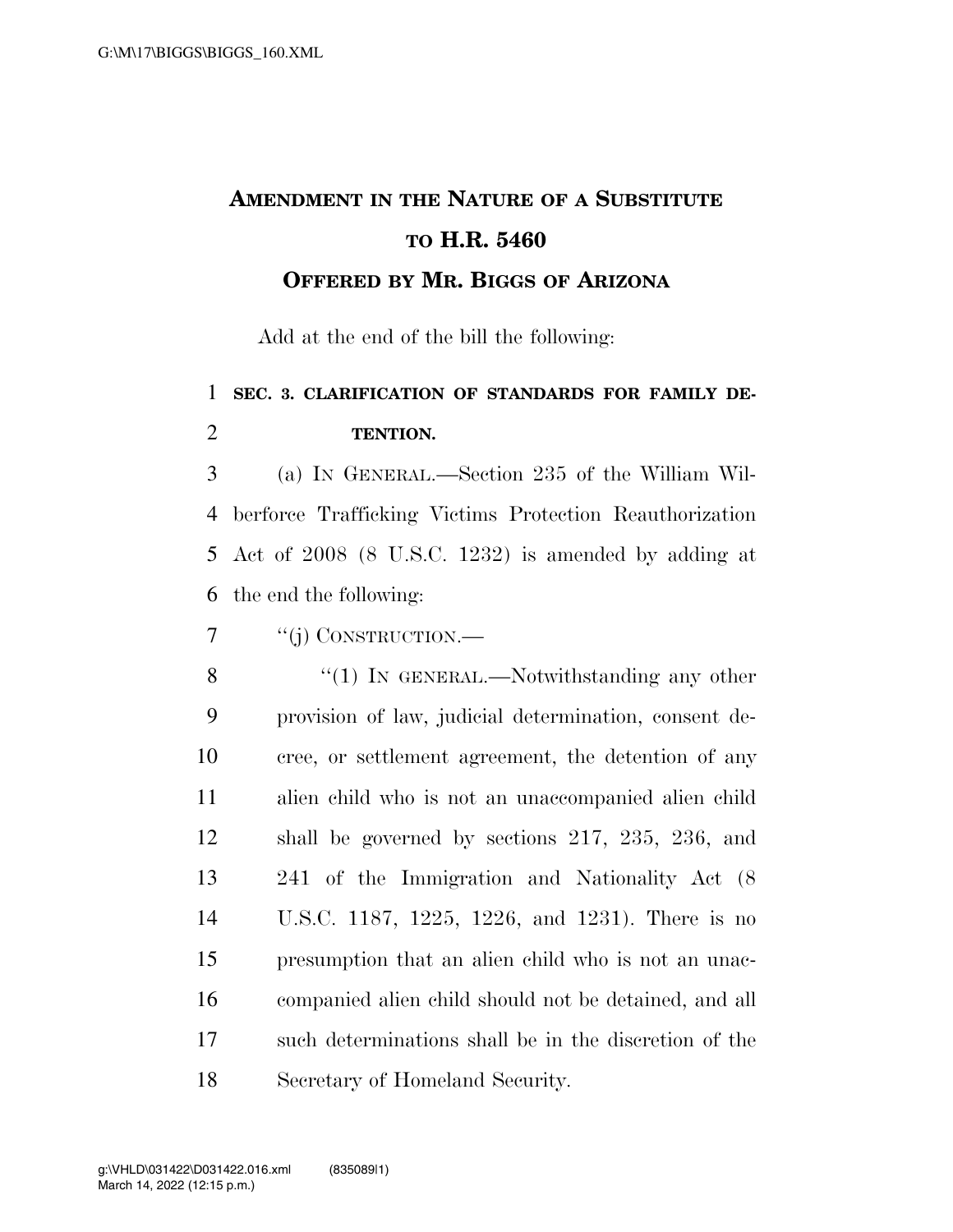2

| $\mathbf{1}$   | $"$ (2) RELEASE OF MINORS OTHER THAN UNAC-                |
|----------------|-----------------------------------------------------------|
| $\overline{2}$ | COMPANIED ALIENS.—In no circumstances shall an            |
| 3              | alien minor who is not an unaccompanied alien child       |
| $\overline{4}$ | be released by the Secretary of Homeland Security         |
| 5              | other than to a parent or legal guardian, who is law-     |
| 6              | fully present in the United States.                       |
| 7              | "(3) FAMILY DETENTION.—The Secretary of                   |
| 8              | Homeland Security shall—                                  |
| 9              | $\lq($ A) maintain the care and custody of an             |
| 10             | alien, during the period during which the                 |
| 11             | charges described in clause (i) are pending,              |
| 12             | $who$ —                                                   |
| 13             | "(i) is charged only with a mis-                          |
| 14             | demeanor offense under section $275(a)$ of                |
| 15             | the Immigration and Nationality Act (8)                   |
| 16             | U.S.C. $1325(a)$ ; and                                    |
| 17             | "(ii) entered the United States with                      |
| 18             | the alien's child who has not attained 18                 |
| 19             | years of age; and                                         |
| 20             | $\lq\lq$ detain the alien with the alien's                |
| 21             | child.".                                                  |
| 22             | (b) SENSE OF CONGRESS.—It is the sense of Con-            |
| 23             | gress that the amendments in this section to section 235  |
| 24             | of the William Wilberforce Trafficking Victims Protection |
| 25             | Reauthorization Act of 2008 (8 U.S.C. 1232) are intended  |